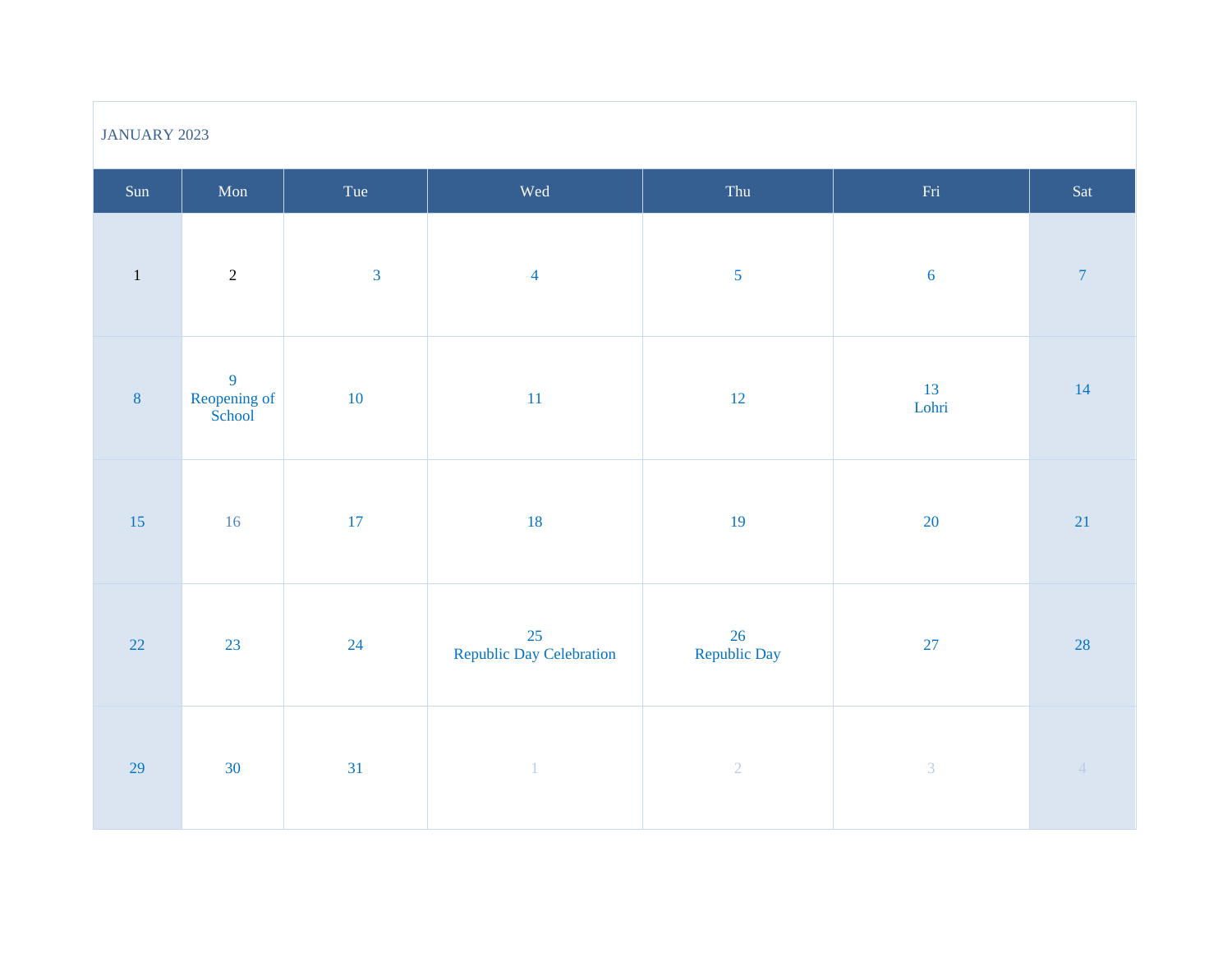| FEBRUARY 2023   |                                               |                |                                                              |                |                |                     |
|-----------------|-----------------------------------------------|----------------|--------------------------------------------------------------|----------------|----------------|---------------------|
| Sun             | Mon                                           | Tue            | Wed                                                          | Thu            | Fri            | Sat                 |
| 29              | 30                                            | 31             | $\mathbf{1}$<br>Revision For Final exam<br>starts (I to XII) | $\overline{2}$ | $\overline{3}$ | $\overline{4}$      |
| $5\overline{)}$ | $\overline{6}$<br>PRE BOARD 2 (X $\&$<br>XII) | $\overline{7}$ | $\bf 8$                                                      | $\overline{9}$ | $10\,$         | $11\,$              |
| 12              | 13                                            | 14             | 15                                                           | 16             | 17             | 18<br>Mahashivratri |
| 19              | $20\,$                                        | 21             | $22\,$                                                       | 23             | 24             | 25<br>Farewell XII  |
| 26              | 27                                            | 28             | $\lceil 1 \rceil$                                            | $\overline{2}$ | $\overline{3}$ | $\overline{4}$      |

г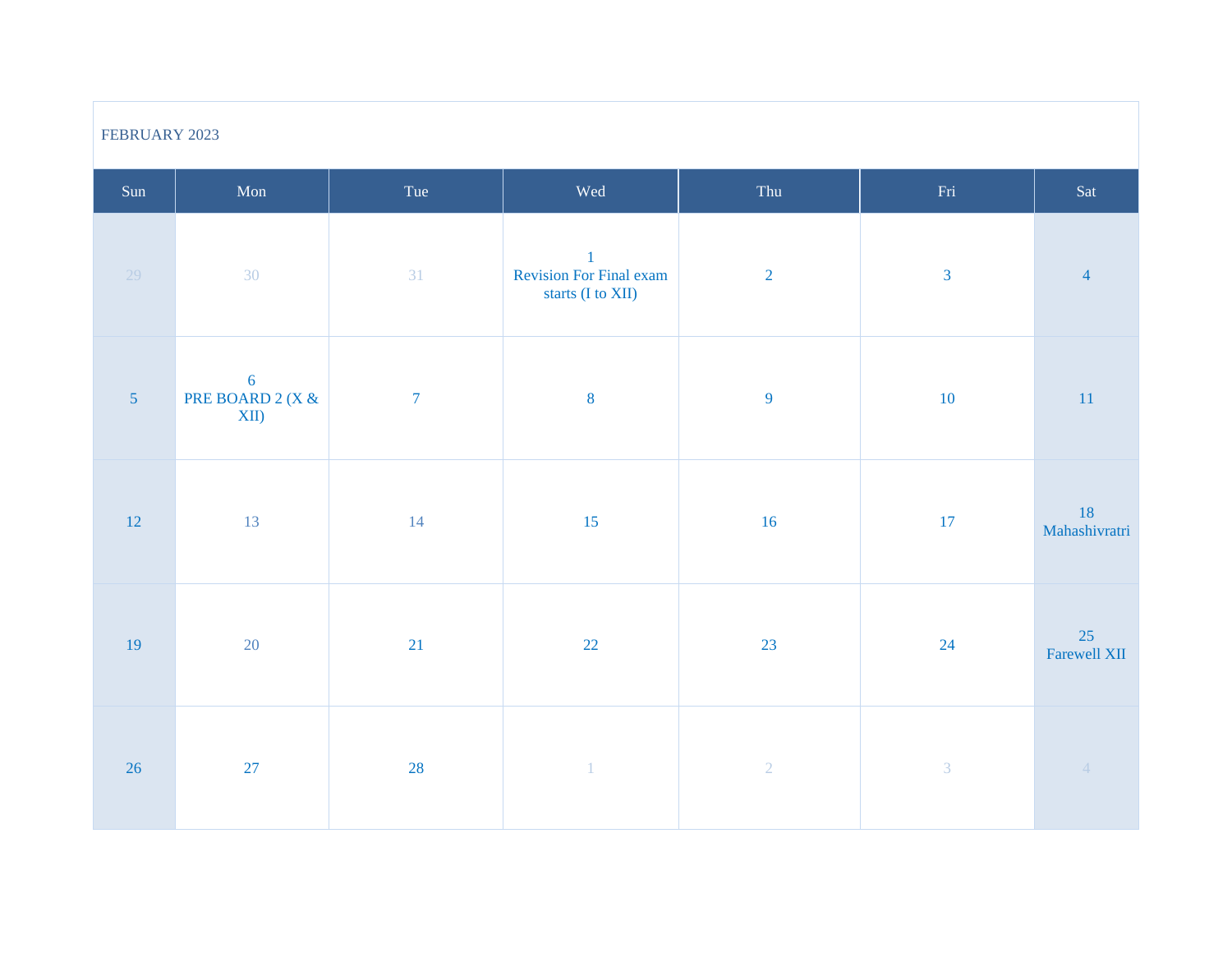## **MARCH 2023**

| Sun            | Mon                 | Tue              | Wed                                                           | Thu            | $\operatorname{Fri}$ | Sat            |
|----------------|---------------------|------------------|---------------------------------------------------------------|----------------|----------------------|----------------|
| 26             | $27\,$              | $28\,$           | $\,1\,$<br>Final Exams $-\mathbf{I}$ to<br>$\bold{X}\bold{I}$ | $\overline{2}$ | $\overline{3}$       | $\overline{4}$ |
| $\overline{5}$ | $\boldsymbol{6}$    | $\boldsymbol{7}$ | $\frac{8}{\text{Holi}}$                                       | 9              | $10\,$               | $11\,$         |
| $12\,$         | 13                  | 14               | 15<br>Exam End                                                | 16             | $17\,$               | $18\,$         |
| 19             | $\frac{20}{RETEST}$ | 21               | 22                                                            | 23             | 24                   | 25             |
| $26\,$         | 27                  | 28               | 29                                                            | $30\,$         | 31                   | $\sim 1^\circ$ |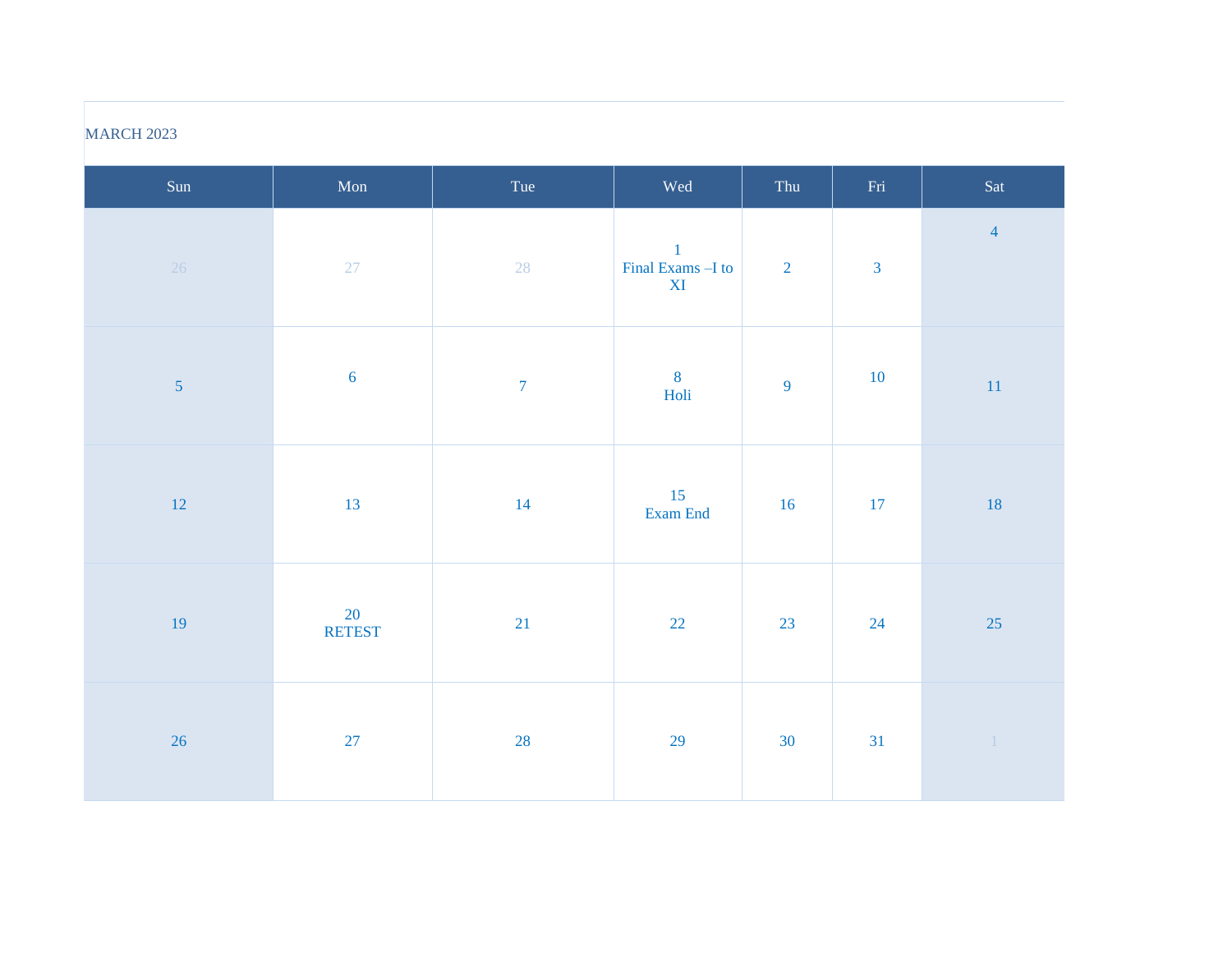| Sun                              | Mon                                                                                                   | Tue | Wed                                                                                | Thu                                         | Fri                                                                                                                                      | Sat                                                                        |
|----------------------------------|-------------------------------------------------------------------------------------------------------|-----|------------------------------------------------------------------------------------|---------------------------------------------|------------------------------------------------------------------------------------------------------------------------------------------|----------------------------------------------------------------------------|
| 27                               | 28                                                                                                    | 29  | 30                                                                                 | 31                                          | $\mathbf{1}$                                                                                                                             | $\overline{2}$                                                             |
| $\overline{3}$                   | $\overline{4}$                                                                                        | 5   | 6                                                                                  | $\tau$<br><b>WORLD</b><br><b>HEALTH DAY</b> | 8<br><b>TECH FEST/</b><br>RBS session XII/<br><b>KPMG V &amp; VIII</b><br>session                                                        | 9<br><b>TECH</b><br><b>FEST</b><br><b>New</b><br>parent<br>Orienta<br>tion |
| 10<br><b>RAM</b><br><b>NAVMI</b> | 11<br><b>BEGINNING OF NEW</b><br><b>SESSION (IST TO</b><br><b>VIIITH)</b>                             | 12  | 13                                                                                 | 14<br><b>MAHAVIR</b><br><b>JAYANTI</b>      | 15<br><b>GOOD FRIDAY</b>                                                                                                                 | 16                                                                         |
| 17                               | 18<br>Hindi Activity -<br><b>Presentation on Healthy</b><br>Habits during Corona<br>period $(II - V)$ | 19  | 20<br><b>RBS</b> Plantation<br>session VII/<br>Career<br>counseling<br>session XII | 21                                          | 22<br>1. Math Activity<br><b>Dodging Table</b><br>(II to V)<br>2.KPMG V &<br><b>VIII</b> session<br>3. RBS session<br><b>XII Banking</b> | 23                                                                         |

APRIL 2022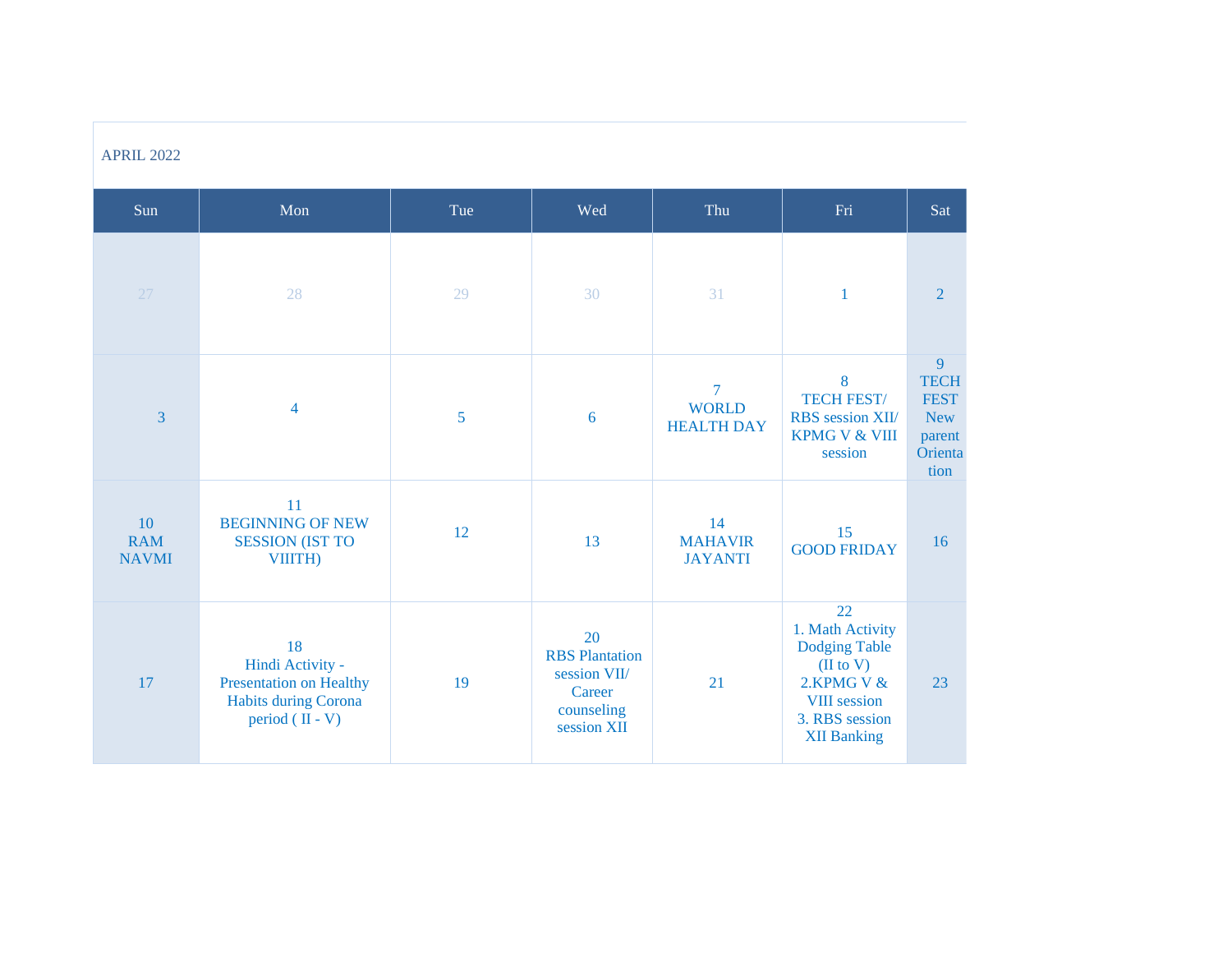| 24 | 25<br>English activity - Oral<br>Activity on How to keep<br>yourself healthy post<br>covid? (III-V) $&$<br>$(VI-VIII)$ | 26<br>1. Hindi creative<br>writing competition<br>$(VI-VIII)$<br>2. Volunteer<br>activity with XII<br>A/B/C | 27<br>1. EVS<br><b>ACTIVITY-</b><br><b>QUIZ ON</b><br><b>ANIMALS</b><br><b>WORLD</b> (<br>Class I to $III$ )<br>2. Volunteer<br>activity with<br>XII A/B/C | 28<br><b>KPMG Python</b><br>session | 29<br><b>WORLD</b><br><b>DANCE DAY</b><br>1. Stage<br>performance on<br>different dances<br>of states Classes<br>VI to XII Dance<br>on Indian<br>Classical and<br><b>Western Music</b><br>2. KPMG<br>Python session | 30 |  |
|----|------------------------------------------------------------------------------------------------------------------------|-------------------------------------------------------------------------------------------------------------|------------------------------------------------------------------------------------------------------------------------------------------------------------|-------------------------------------|---------------------------------------------------------------------------------------------------------------------------------------------------------------------------------------------------------------------|----|--|
|----|------------------------------------------------------------------------------------------------------------------------|-------------------------------------------------------------------------------------------------------------|------------------------------------------------------------------------------------------------------------------------------------------------------------|-------------------------------------|---------------------------------------------------------------------------------------------------------------------------------------------------------------------------------------------------------------------|----|--|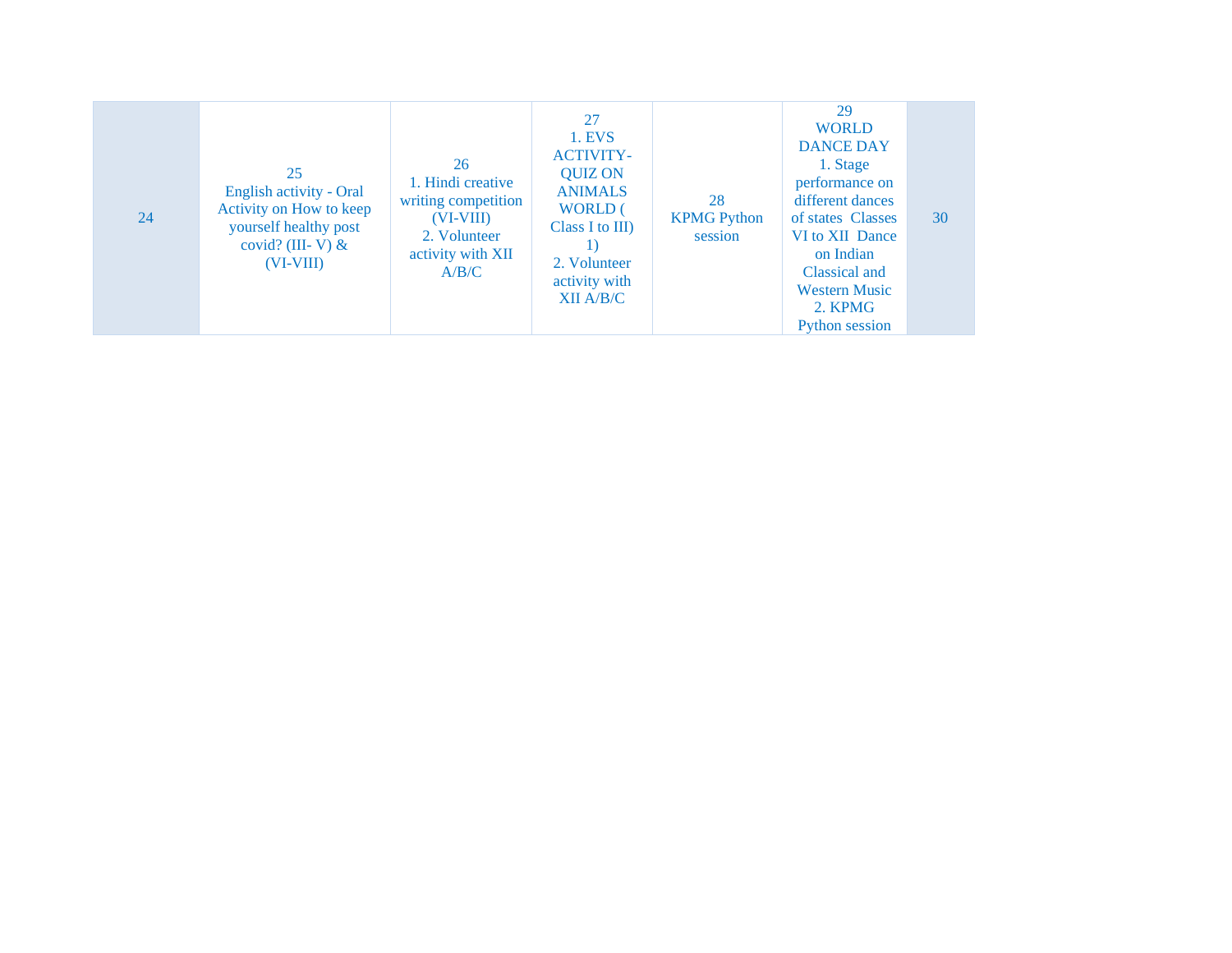| <b>MAY 2022</b> |                                                                              |                                                             |                                                                                          |                                                                                                            |                                                                                       |                |
|-----------------|------------------------------------------------------------------------------|-------------------------------------------------------------|------------------------------------------------------------------------------------------|------------------------------------------------------------------------------------------------------------|---------------------------------------------------------------------------------------|----------------|
| Sun             | Mon                                                                          | Tue                                                         | Wed                                                                                      | Thu                                                                                                        | Fri                                                                                   | Sat            |
| $\mathbf{1}$    | $\overline{2}$                                                               | $\overline{3}$<br>EI-UL-<br><b>ZUHA</b>                     | 4<br><b>KPMG</b> - Python<br>session                                                     | 5<br><b>KPMG</b> - Python<br>session                                                                       | 6<br>1. Inter House carom<br>competition (Class III-V)<br>2. KPMG - Python<br>session | $\overline{7}$ |
| $\bf{8}$        | 9<br>Math<br>Activity-<br>Number fun<br>with colour<br>painting<br>(Class 1) | 10<br>$PT - 1/CT -$<br>$1$ (ALL<br><b>CLASSES</b><br>start) | 11                                                                                       | 12                                                                                                         | 13                                                                                    | 14             |
| 15              | 16<br><b>BUDH</b><br><b>PURNIMA</b>                                          | 17                                                          | 18<br>Class III to V -<br>Speaking Activity on<br>their favorite<br>sports/Sports person | 19<br><b>Activities</b> on<br>Timelines in<br>history and<br>Mindmaps in<br>Geography (VI-<br>$\mathbf{X}$ | 20<br>Commerce<br>Fest XI & XII                                                       | 21             |
| 22              | 23<br><b>Summer</b><br>Vacation                                              | 24                                                          | 25                                                                                       | 26                                                                                                         | 27                                                                                    | 28             |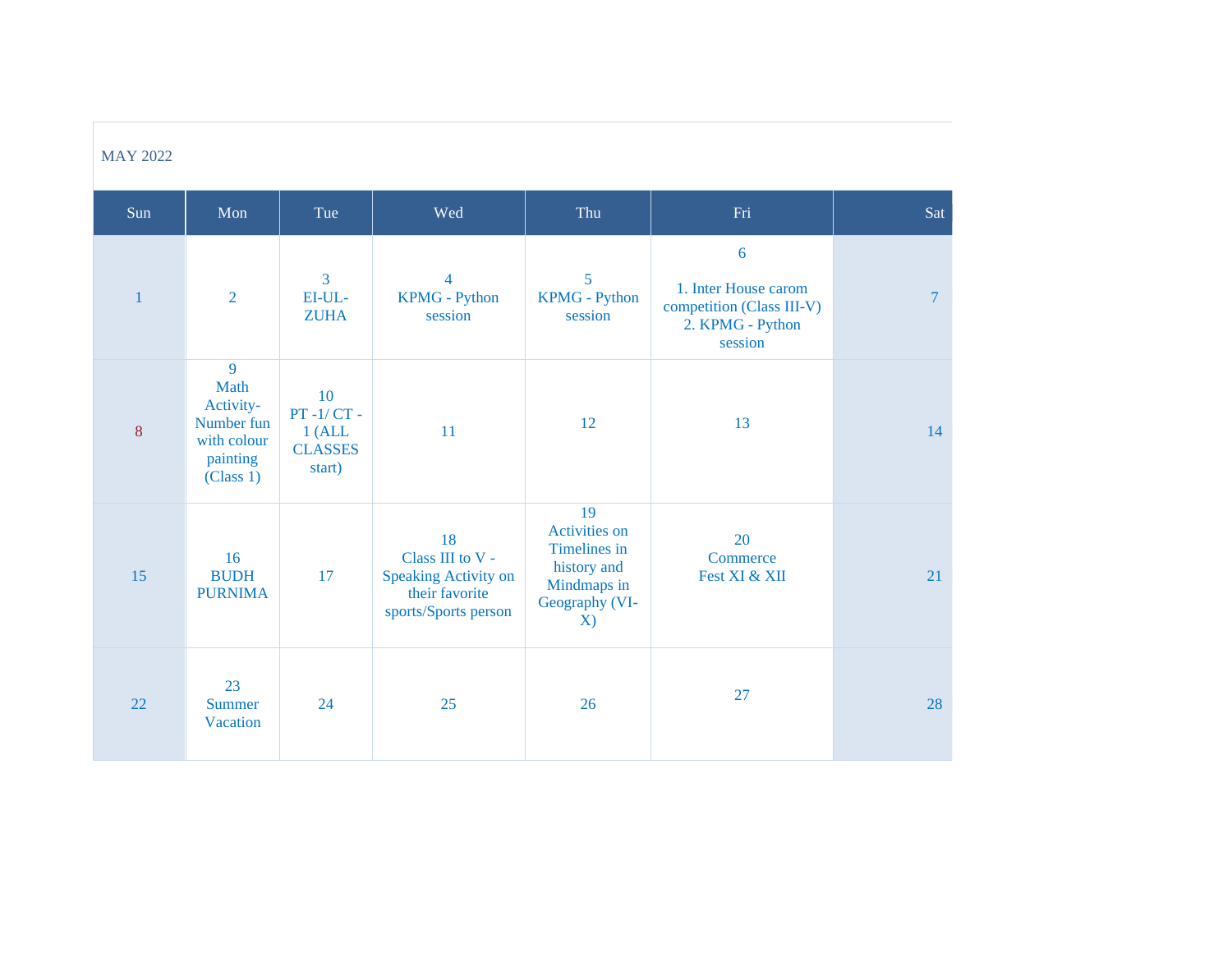|--|

JUNE 2022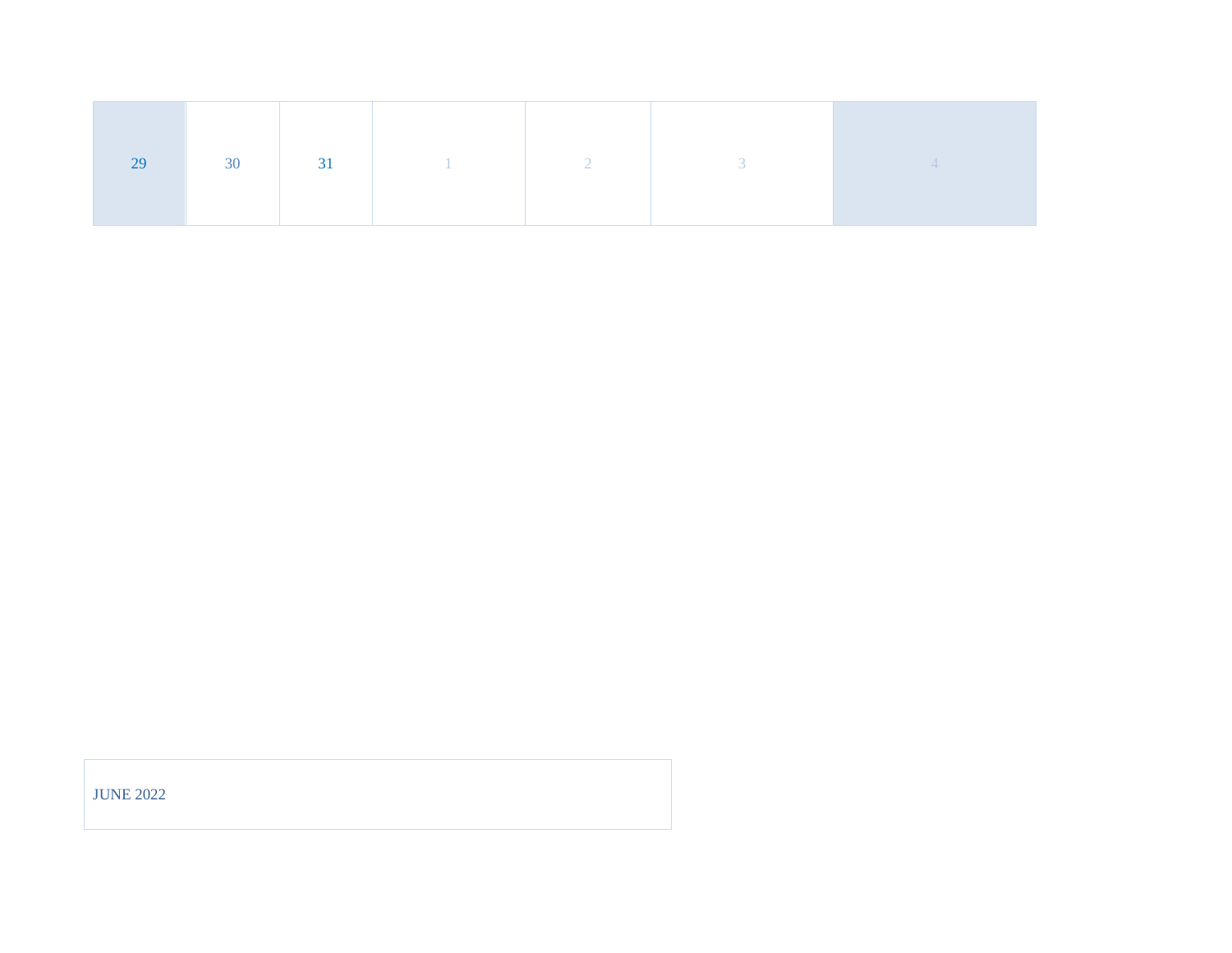| Sun                     | Mon              | Tue            | Wed       | Thu            | $\operatorname{Fri}$ | Sat            |
|-------------------------|------------------|----------------|-----------|----------------|----------------------|----------------|
| 29                      | 30               | 31             | $\,1\,$   | $\overline{2}$ | $\overline{3}$       | $\overline{4}$ |
| $\overline{\mathbf{5}}$ | $\boldsymbol{6}$ | $\overline{7}$ | 8         | $\overline{9}$ | $10\,$               | 11             |
| $12\phantom{.0}$        | 13               | 14             | $15\,$    | 16             | $17\,$               | $18\,$         |
| 19                      | 20               | 21             | <b>22</b> | 23             | 24                   | $25\,$         |
| 26                      | $27\,$           | <b>28</b>      | 29        | 30             | $1^{\circ}$          | $\overline{2}$ |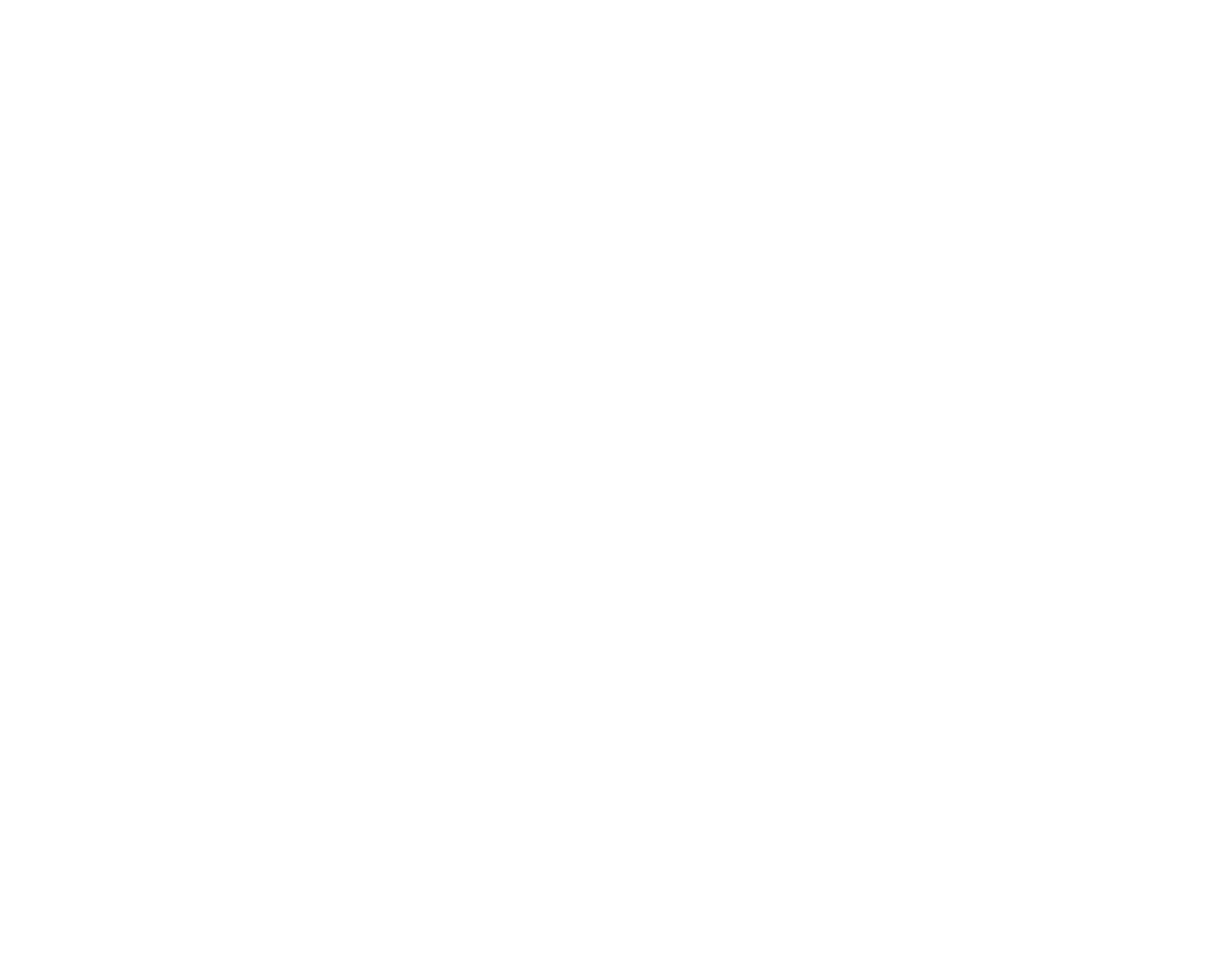| <b>JULY 2022</b> |                                                                 |     |     |                                                                                                                                                                |                                                                                                              |                |  |  |
|------------------|-----------------------------------------------------------------|-----|-----|----------------------------------------------------------------------------------------------------------------------------------------------------------------|--------------------------------------------------------------------------------------------------------------|----------------|--|--|
| Sun              | Mon                                                             | Tue | Wed | Thu                                                                                                                                                            | Fri                                                                                                          | Sat            |  |  |
| 26               | 27                                                              | 28  | 29  | 30                                                                                                                                                             | 1<br>Reopeni<br>ng of<br>school<br>for<br>Teacher<br>S                                                       | $\overline{2}$ |  |  |
| $\overline{3}$   | $\overline{4}$<br>Reopeni<br>ng of<br>school<br>for<br>students | 5   | 6   | $\overline{7}$<br>Plantatio<br>n Day<br>(Van<br>Mohotsa<br>V)<br>Poster<br>and<br>slogans<br>on<br>conserva<br>tion of<br><b>Trees</b><br>and wild<br>animals. | 8<br>Plantatio<br>n Day<br>(Van<br>Mohotsa<br>V)<br><b>Tree</b><br>Plantatio<br>$n -$<br>Sponsor<br>activity | 9              |  |  |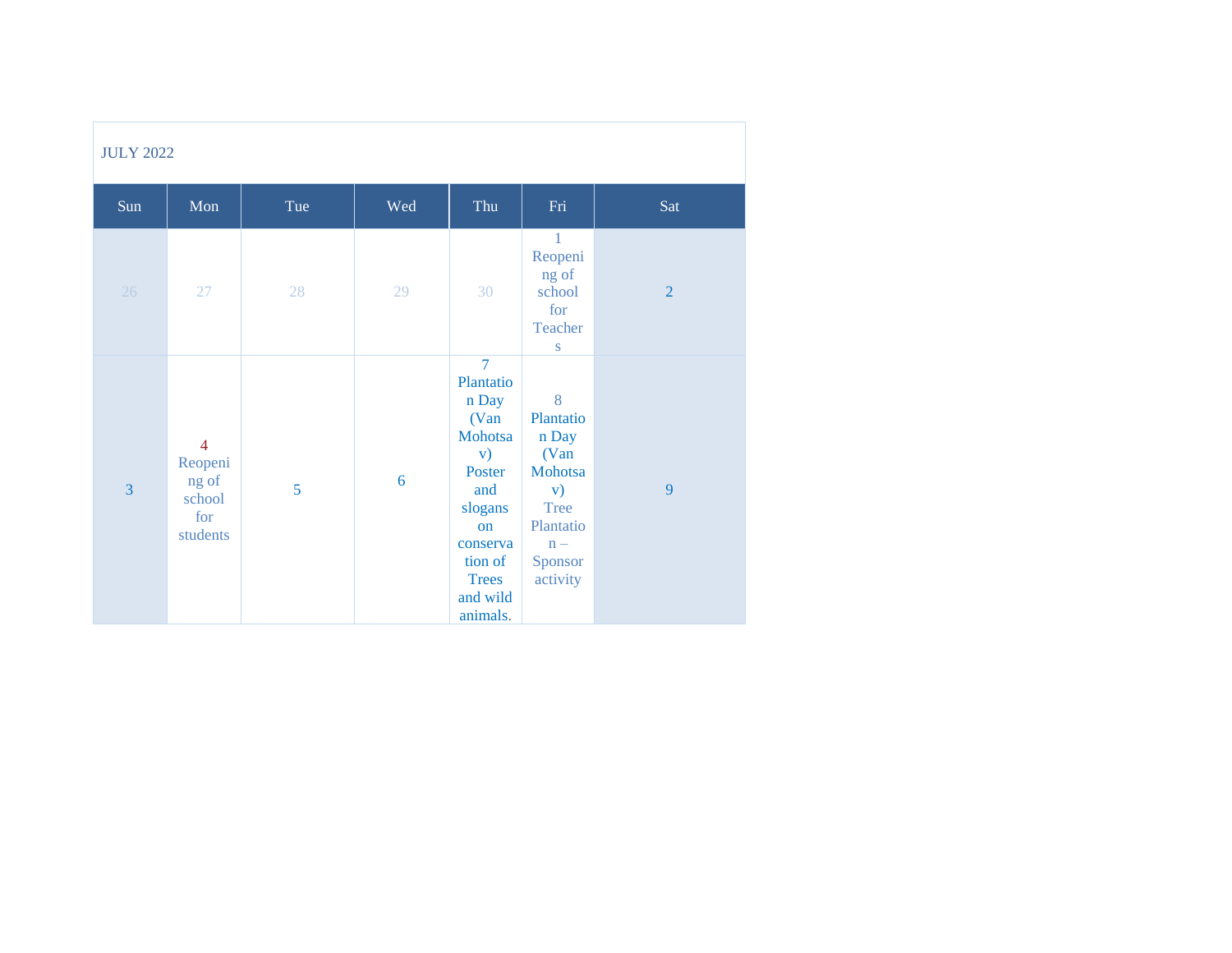| 10 | 11<br><b>LIT</b><br><b>FEST</b><br>for a<br><b>WEEK</b> | 12                                                                                      | 13                                                    | 14                                                                                                                       | 15                                                        | 16       |
|----|---------------------------------------------------------|-----------------------------------------------------------------------------------------|-------------------------------------------------------|--------------------------------------------------------------------------------------------------------------------------|-----------------------------------------------------------|----------|
| 17 | 18                                                      | 19                                                                                      | 20<br>Hindi<br>Recitation<br>Class VI-<br><b>VIII</b> | 21                                                                                                                       | 22<br>Hindi<br>Activity<br>- Sangya<br>Khel (II<br>$-V$ ) | 23       |
| 24 | 25                                                      | 26<br><b>QUIZ Science</b><br>(IV and V)<br>science topic -<br>Human body.<br>Technology | 27                                                    | 28<br>Mental<br>health -<br><b>POSTE</b><br>$\mathbf R$<br><b>MAKIN</b><br>G on<br>cyber<br>bullying<br>$10-12$<br>class | 29<br>Math<br>Activity<br>Mental<br>Math (II<br>to $V$ )  | 30       |
| 31 | $\mathbf{1}$                                            | $\overline{2}$                                                                          | 3                                                     | $\overline{4}$                                                                                                           | 5                                                         | $\sigma$ |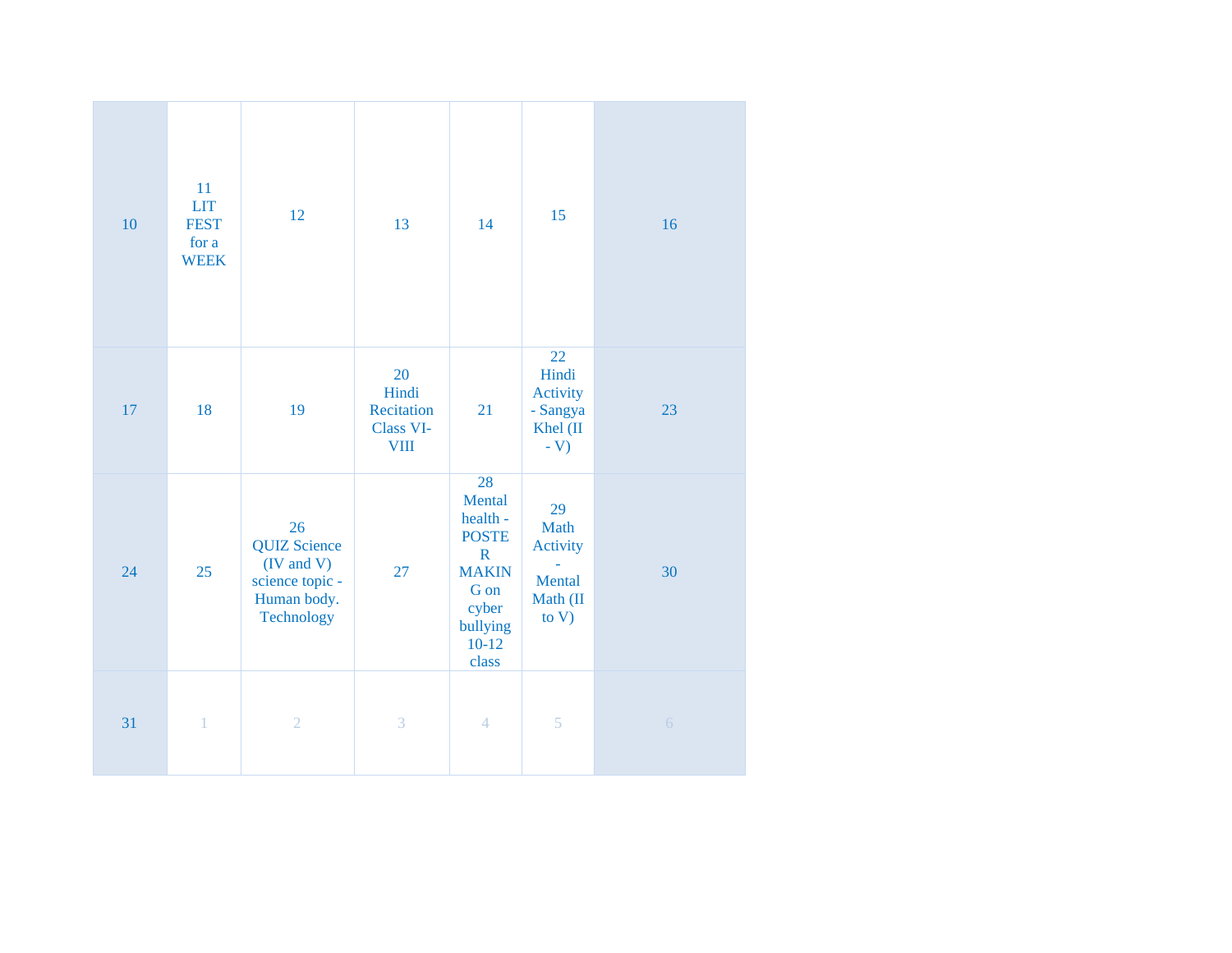| AUGUST 2022    |                                                                    |                                                                                                                                            |                                                                                                      |                                                                                             |                                                                                                                    |     |
|----------------|--------------------------------------------------------------------|--------------------------------------------------------------------------------------------------------------------------------------------|------------------------------------------------------------------------------------------------------|---------------------------------------------------------------------------------------------|--------------------------------------------------------------------------------------------------------------------|-----|
| Sun            | Mon                                                                | Tue                                                                                                                                        | Wed                                                                                                  | Thu                                                                                         | Fri                                                                                                                | Sat |
| 31             | $\mathbf{1}$                                                       | $\overline{2}$<br>Skit on<br>Unsung<br>Leaders<br>$(SST)V$ - $IX$                                                                          | $\overline{3}$                                                                                       | $\overline{4}$                                                                              | 5<br>1.English<br>Grammar<br>Activity (I-<br>V)<br><b>Noun</b><br>Game<br>2. Class<br>$(VI-X)$<br><b>Extempore</b> | 6   |
| $\overline{7}$ | 8                                                                  | 9<br><b>MUHARR</b><br><b>AM</b>                                                                                                            | 10                                                                                                   | 11<br><b>RAKSHA</b><br><b>BANDHA</b><br>N                                                   | 12<br>Independen<br>ce Day<br>celebrations<br>Whole<br>school                                                      | 13  |
| 14             | 15<br><b>INDEPEN</b><br><b>DENCE</b><br><b>DAY</b>                 | 16<br>English<br>Activity (I-<br>V) Story<br><b>Narration</b><br>$(VI - X)$<br>onwards<br>Stories of<br>different<br>poets born<br>in July | 17<br><b>EVS</b><br><b>ACTIVITY</b><br>Poster<br>making on<br>Rivers of<br><b>INDIA</b><br>(Class V) | 18<br>Hindi<br>Activity-<br><b>Essay</b><br><b>Writing</b><br><b>Activity</b> (II<br>$-V$ ) | 19<br><b>JANMASH</b><br><b>TAMI</b>                                                                                | 20  |
| 21             | 22<br>Interhouse<br>Kho-kho<br>competition<br>(class VI -<br>VIII) | 23                                                                                                                                         | 24                                                                                                   | 25                                                                                          | 26<br>Movie<br>screening<br>on drug de<br>addiction                                                                | 27  |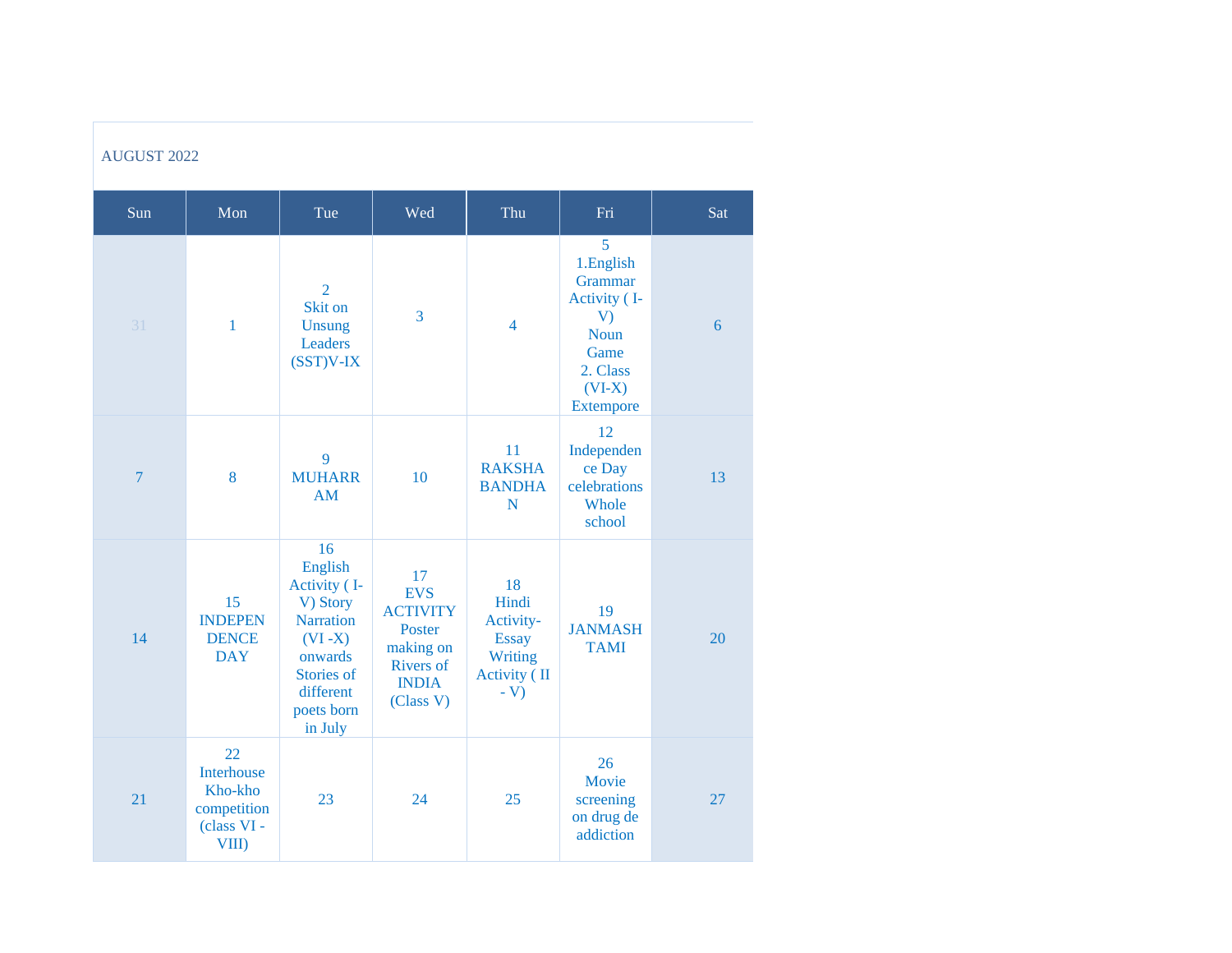|    |              |    |    | IX-XII<br>class |                |
|----|--------------|----|----|-----------------|----------------|
| 28 | 29<br>TERM 1 | 30 | 31 | $\overline{2}$  | $\overline{3}$ |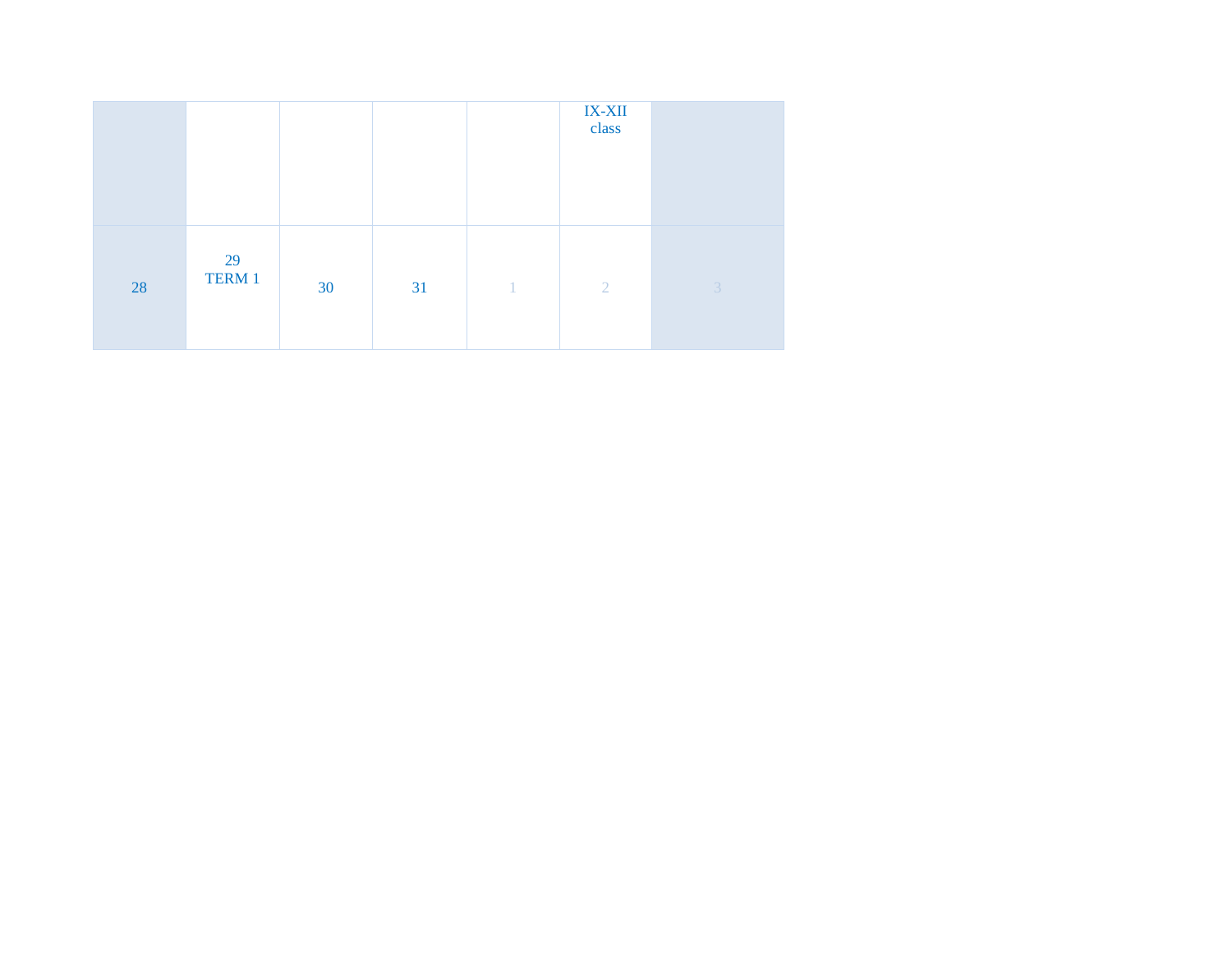| <b>SEPTEMBER 2022</b> |                                                            |     |                                                                                                  |                                                                                               |                                            |                |  |
|-----------------------|------------------------------------------------------------|-----|--------------------------------------------------------------------------------------------------|-----------------------------------------------------------------------------------------------|--------------------------------------------|----------------|--|
| Sun                   | Mon                                                        | Tue | Wed                                                                                              | Thu                                                                                           | Fri                                        | Sat            |  |
| 28                    | 29                                                         | 30  | 31                                                                                               | $\mathbf{1}$                                                                                  | $\overline{2}$                             | $\overline{3}$ |  |
| $\overline{4}$        | 5                                                          | 6   | $\overline{7}$                                                                                   | 8                                                                                             | 9<br>Term-1<br>End                         | 10             |  |
| 11                    | 12<br>English<br>Primary (1-<br>V)<br>Poetry<br>Recitation | 13  | 14<br>Hindi<br>Diwas -<br>Hindi<br>Bhasha ka<br>Mehetwa (<br>IV & VIII)<br>IN<br><b>Assembly</b> | 15<br><b>Mock</b><br>Parliament<br>by Students<br>(SST) VIII-<br>IX                           | 16<br>Company<br><b>Visit</b><br>(Commerce | 17             |  |
| 18                    | 19                                                         | 20  | 21                                                                                               | 22<br><b>EVS</b><br><b>ACTIVITY</b><br><b>Costumes</b><br>of different<br>states<br>(Primary) | 23                                         | 24             |  |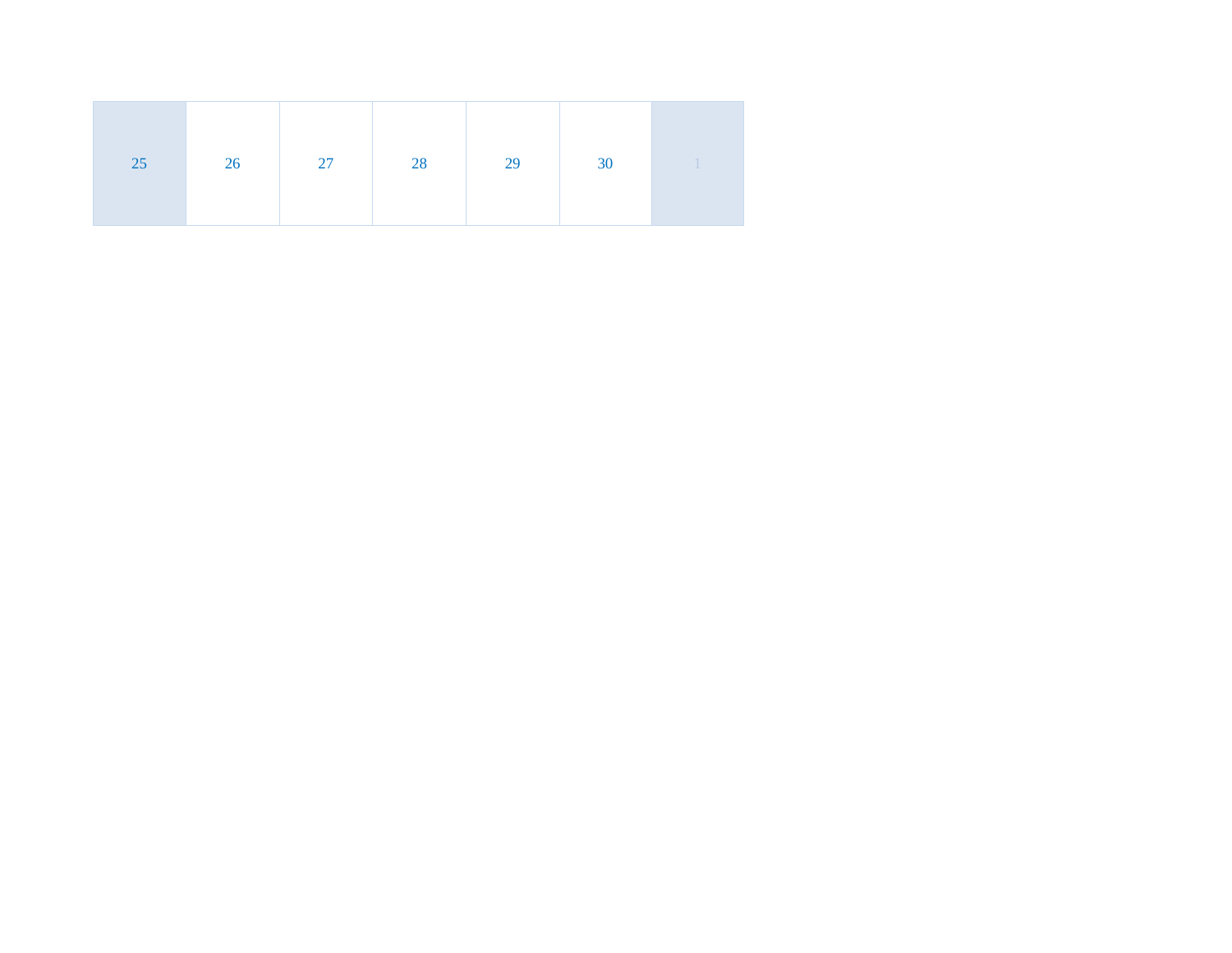| <b>OCTOBER 2022</b>                 |                                                                            |                                                                           |                                                                  |                                  |                                                                                           |              |  |
|-------------------------------------|----------------------------------------------------------------------------|---------------------------------------------------------------------------|------------------------------------------------------------------|----------------------------------|-------------------------------------------------------------------------------------------|--------------|--|
| Sun                                 | Mon                                                                        | Tue                                                                       | Wed                                                              | Thu                              | Fri                                                                                       | Sat          |  |
| 25                                  | 26                                                                         | 27                                                                        | 28                                                               | 29                               | 30                                                                                        | $\mathbf{1}$ |  |
| $\overline{2}$<br>Gandhi<br>Jayanti | 3                                                                          | $\overline{4}$<br>World<br><b>Space Day</b><br><b>RAM</b><br><b>NAVMI</b> | 5<br><b>DUSSEHR</b><br>$\overline{A}$                            | 6                                | $\overline{7}$<br>English<br><b>Activity</b><br>(Primary)                                 | 8            |  |
| 9                                   | 10<br>Prepare a<br>bookmark<br>on Healthy<br>Mental<br>health<br>6-8 class | 11                                                                        | 12<br>Math<br>Activity-<br>Fun with<br><b>Shapes</b><br>(I to V) | 13<br>Karwachaut<br>$\mathbf{h}$ | 14<br>Map<br><b>Activity on</b><br>Padlet<br>(Online<br>Mode)<br><b>Classes VI-</b><br>IX | 15           |  |
| 16                                  | 17                                                                         | 18                                                                        | 19                                                               | 20                               | 21<br><b>Inter house</b><br><b>Basketball</b><br>competition<br>(class IX-<br>XII         | 22           |  |
| 23                                  | 24<br><b>DIWALI</b>                                                        | 25<br>Goverdhan<br>Puja                                                   | 26<br><b>Bhai</b> Dooj                                           | 27                               | 28                                                                                        | 29           |  |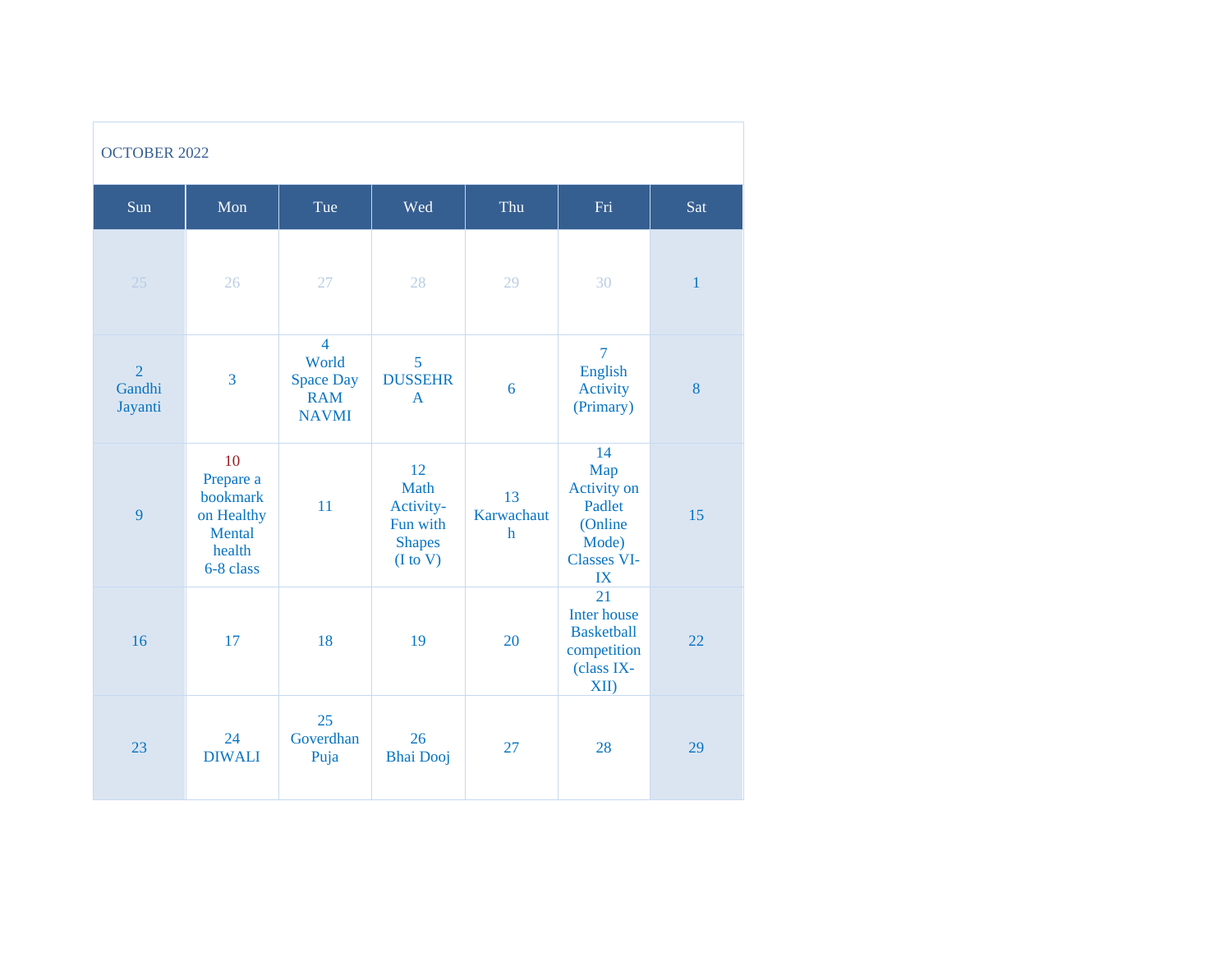| 30 | $31 \quad   \quad 1$ |  | $\overline{2}$ |  |  |  |
|----|----------------------|--|----------------|--|--|--|
|----|----------------------|--|----------------|--|--|--|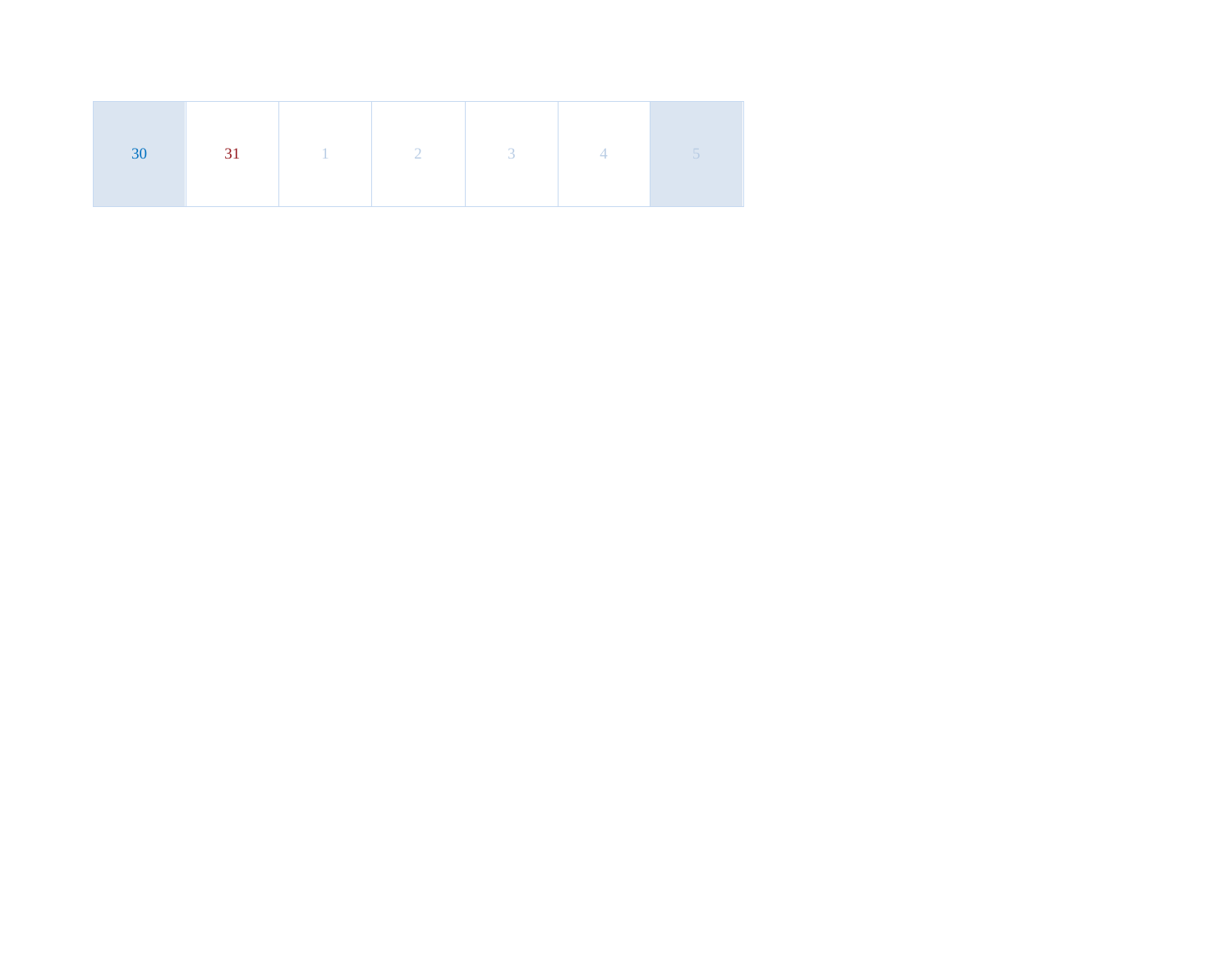| <b>NOVEMBER 2022</b> |                                                                                   |                                                    |                                                                            |                                                                                                                                                                    |                                                                     |     |  |
|----------------------|-----------------------------------------------------------------------------------|----------------------------------------------------|----------------------------------------------------------------------------|--------------------------------------------------------------------------------------------------------------------------------------------------------------------|---------------------------------------------------------------------|-----|--|
|                      | $\overline{S}$                                                                    | Tue                                                | Wed                                                                        | Thu                                                                                                                                                                | Fri                                                                 | Sat |  |
| 30                   | 31                                                                                | $\mathbf{1}$<br><b>HARYAN</b><br><b>ADAY</b>       | $\overline{2}$                                                             | $\overline{3}$                                                                                                                                                     | $\overline{4}$                                                      | 5   |  |
| $\boldsymbol{6}$     | $\overline{7}$                                                                    | 8<br><b>GURU</b><br><b>NANAK</b><br><b>JAYANTI</b> | 9                                                                          | 10<br>Science/SS<br>T<br><b>Exhibition</b><br>For class<br>primary to<br>senior.                                                                                   | 11                                                                  | 12  |  |
| 13                   | 14                                                                                | 15                                                 | 16<br>English<br>Activity<br>(primary)<br><b>Grammar</b><br>Game (I-<br>V) | 17<br>Math<br>Activity-<br>Clock<br><b>Making</b> (I<br>TO V)<br>making<br>clock with<br>seconds,<br>minute and<br>hour hand<br>speaking<br>about A. M<br>and P. M | 18<br>Inter school<br>football<br>competition<br>(class 6 to<br>12) | 19  |  |
| 20                   | 21<br><b>PERIODIC</b><br>TEST $-2/$<br><b>CYCLE</b><br><b>TEST 2</b><br>$(I-XII)$ | 22                                                 | 23                                                                         | 24                                                                                                                                                                 | 25                                                                  | 26  |  |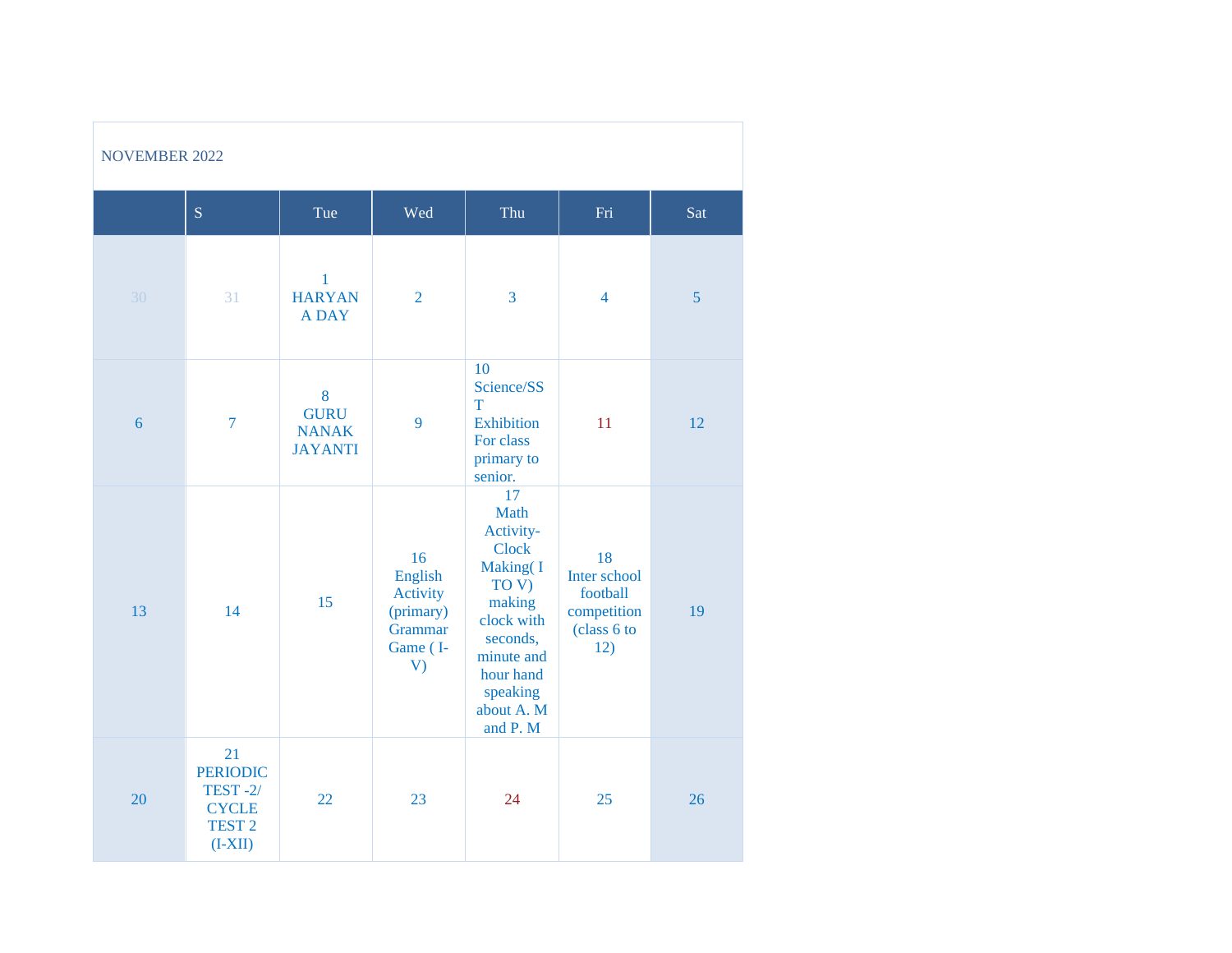| 28<br>National<br>Cyber Day<br>Activity<br>27<br>29 | 30 |  |  |  |
|-----------------------------------------------------|----|--|--|--|
|-----------------------------------------------------|----|--|--|--|